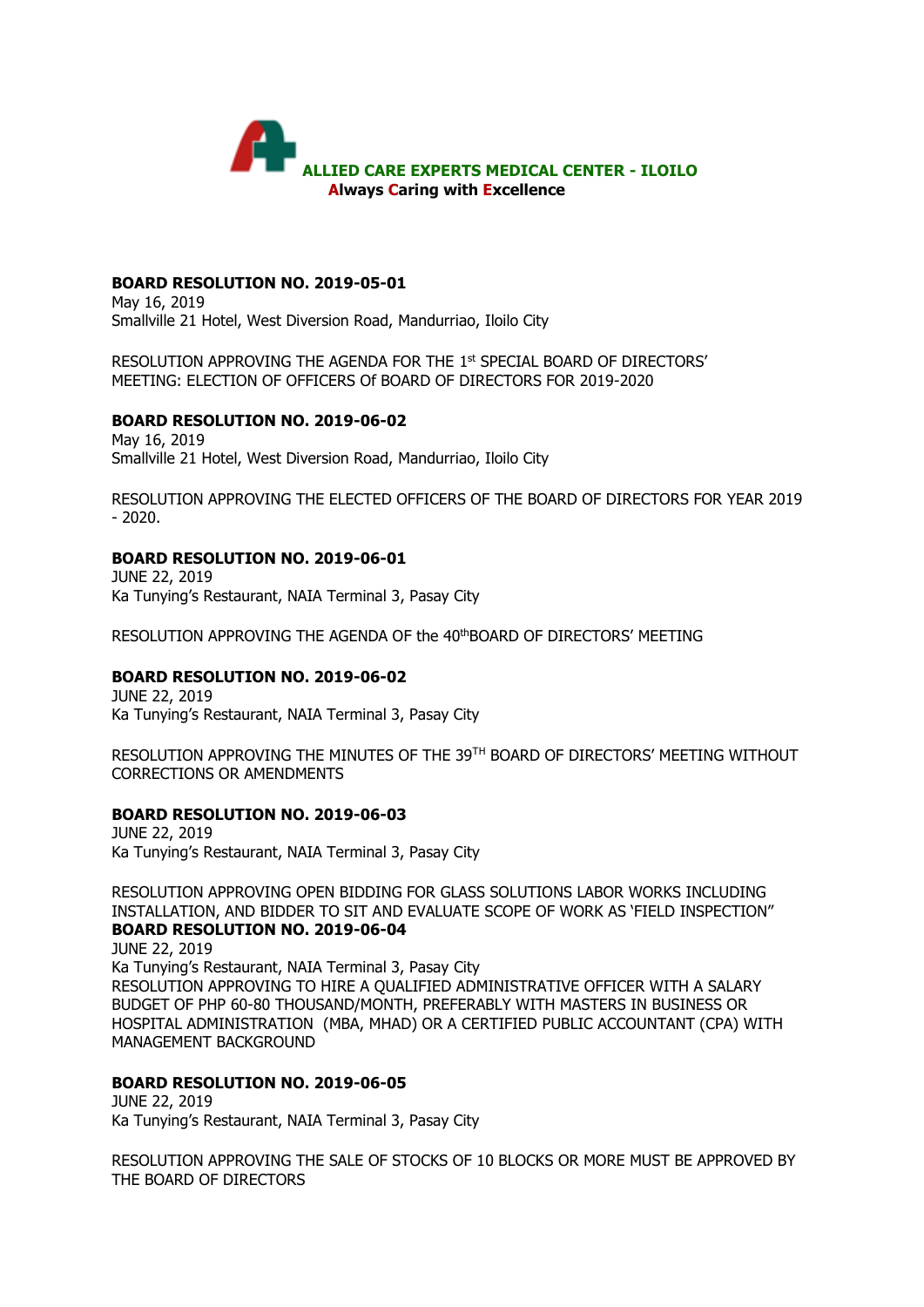#### **BOARD RESOLUTION NO. 2019-06-06**

JUNE 22, 2019 Ka Tunying's Restaurant, NAIA Terminal 3, Pasay City

RESOLUTION APPROVING SUBMISSION OF THE MANUAL ON CORPORATE GOVERNANCE (MCG) WITHIN THREE (3) MONTHS AND SUBJECT FOR PERIODIC REVIEW AND AMENDMENT EVERY **QUARTER** 

#### **BOARD RESOLUTION NO. 2019-07-01**

JULY 26, 2019 Ka Tunying's Restaurant, NAIA Terminal 3, Pasay City

RESOLUTION APPROVING THE AGENDA FOR THE JULY 26, 2019 41st BOARD OF DIRECTORS' MEETING

## **BOARD RESOLUTION NO. 2019-07-02**

JULY 26, 2019 Ka Tunying's Restaurant, NAIA Terminal 3, Pasay City

RESOLUTION APPROVING THE MINUTES OF THE 40th REGULAR BOARD OF DIRECTORS' MEETING WITH MINOR CORRECTIONS

# **BOARD RESOLUTION NO. 2019-07-03**

JULY 26, 2019 Ka Tunying's Restaurant, NAIA Terminal 3, Pasay City

RESOLUTION APPROVING ISSUANCE OF STATEMENT OF ACCOUNTS (SOA) TO INVESTORS WITH LONG OUTSTANDING ACCOUNTS AND IF NO PAYMENT MADE AFTER THREE (3) NOTICES, THE ACCOUNT SHALL BE REFERRED TO LEGAL OFFICER FOR IMMEDIATE ACTION

## **BOARD RESOLUTION NO. 2019-07-04**

JULY 26, 2019 Ka Tunying's Restaurant, NAIA Terminal 3, Pasay City

RESOLUTION TO TERMINATE ALL TIME DEPOSIT ACCOUNTS, BOTH PESO AND DOLLAR, TO AUGMENT CASH FLOW

#### **BOARD RESOLUTION NO. 2019-07-05**

JULY 26, 2019 Ka Tunying's Restaurant, NAIA Terminal 3, Pasay City

RESOLUTION APPROVING USE OF TRIMEDIA ADVERTISEMENT IN ORDER TO INTENSIFY MARKETING OF STOCKS, SUBJECT TO THE REGULATIONS OF THE SEC (SECURITIES AND EXCHANGE COMMISSION)

#### **BOARD RESOLUTION NO. 2019-08-01**

AUGUST 17, 2019 Day's Hotel @ Atrium Mall, General Luna St. Iloilo City

RESOLUTION APPROVING THE AGENDA FOR THE 2<sup>nd</sup> SPECIAL BOARD OF DIRECTORS' MEETING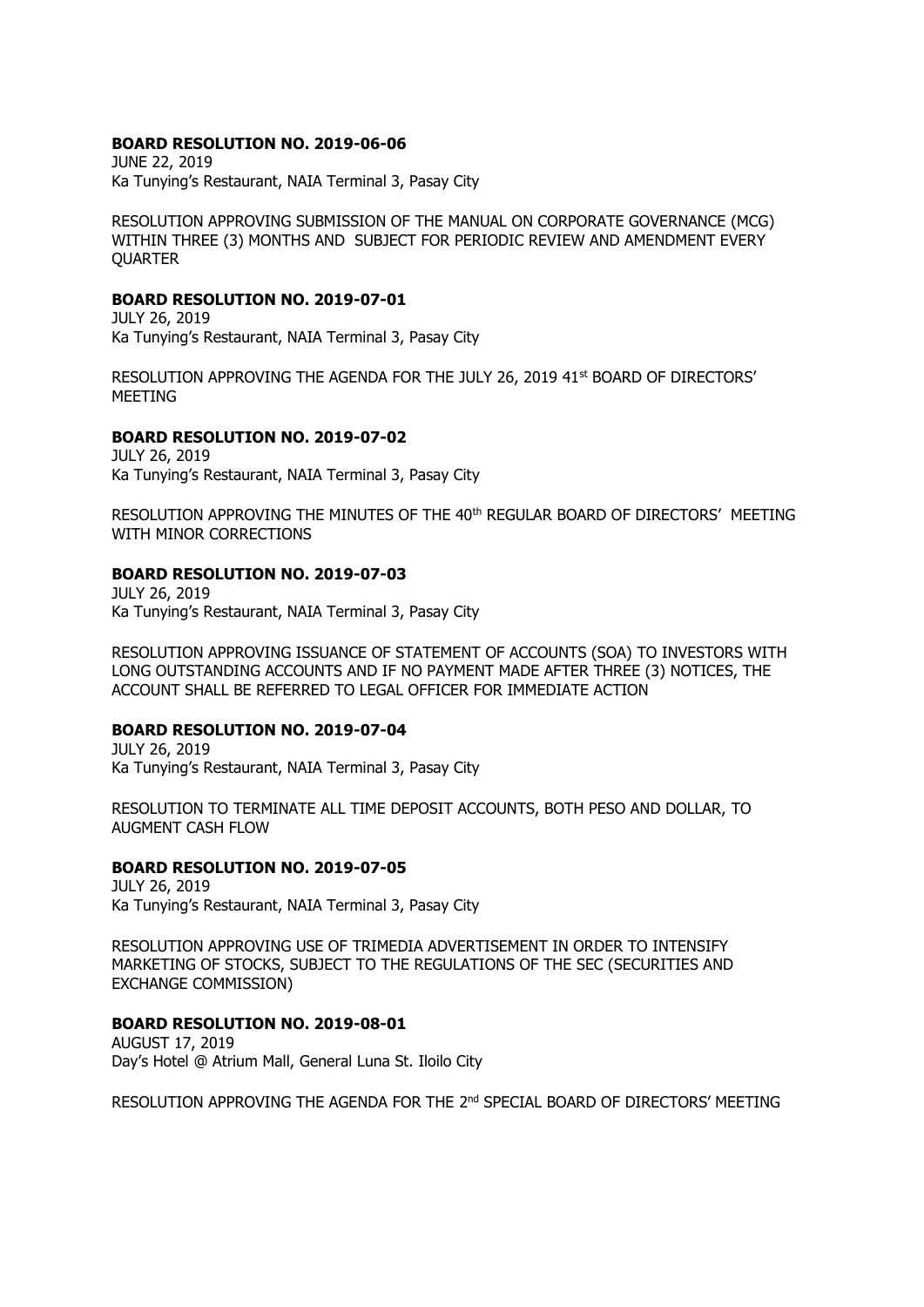# **BOARD RESOLUTION NO. 2019-08-02**

AUGUST 17, 2019 Day's Hotel @ Atrium Mall, General Luna St. Iloilo City

RESOLUTION APPOINTING ATTY. MAYLENE VILLANUEVA AS CORPORATE SECRETARY AND DR. MERIDE LAVILLA AS THE ASSISTANT CORPORATE SECRETARY

# **BOARD RESOLUTION NO. 2019-08-03**

AUGUST 17, 2019 Day's Hotel @ Atrium Mall, General Luna St. Iloilo City

RESOLUTION ELECTING MR. LEMUEL FERNANDEZ AS LEAD DIRECTOR FOR THE INDEPENDENT **DIRECTORS** 

#### **BOARD RESOLUTION NO. 2019-08-04**

AUGUST 17, 2019 Day's Hotel @ Atrium Mall, General Luna St. Iloilo City

RESOLUTION ELECTING DR. IKE MINERVA AS REGULAR BOARD OF DIRECTOR TO REPLACE THE SEAT VACATED BY DR. JEREMY SAQUIAN

# **BOARD RESOLUTION NO. 2019-08-05**

AUGUST 17, 2019 Day's Hotel @ Atrium Mall, General Luna St. Iloilo City

RESOLUTION ELECTING DR. FREDILYN SAMORO TO OCCUPY THE VICE CHAIRMAN POSITION

# **BOARD RESOLUTION NO. 2019-08-06**

AUGUST 17, 2019 Day's Hotel @ Atrium Mall, General Luna St. Iloilo City

RESOLUTION APPROVING THE. CREATION OF BOARD COMMITTEES WITH THEIR CORRESPONDING CHAIRMEN AND AT LEAST THREE (3) MEMBERS.

The undersigned Secretary of the Corporation, certifies that the above is a true and correct summary of the resolutions that were duly adopted at a meeting of the dated meeting from August 28 2019 to December 31 2019 of the Board of Directors.

**(SGD.) MERIDE D. LAVILLA**  Corporate Secretary

Date: October 8, 2020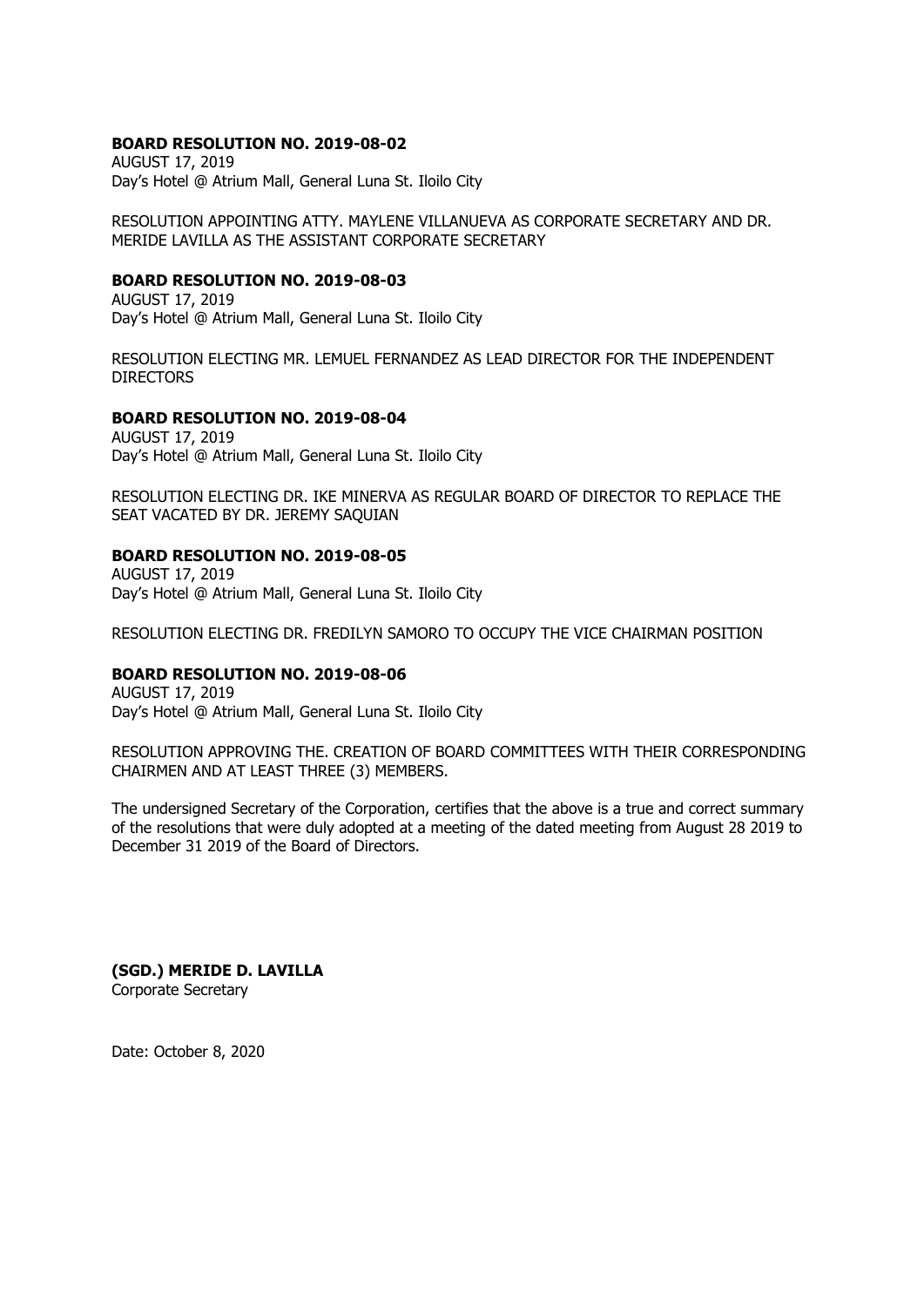## **BOARD RESOLUTIONS FOR RATIFICATION AUGUST 30 2019 to DECEMBER 2019**

# **BOARD RESOLUTION NO. 2019-08-07**

August 29, 2020 Ka Tunying Restaurant, NAIA Terminal Pasay City

RESOLUTION APPROVING THE AGENDA FOR THE AUGUST 29 2019 (43RD) MEETING WITH AMENDMENTS

#### **BOARD RESOLUTION NO. 2019-08-08**

August 29, 2020 Ka Tunying Restaurant, NAIA Terminal Pasay City

RESOLUTION APPROVING THE MINUTES OF THE REGULAR (41st) MEETING ON JULY 26 2019

## **BOARD RESOLUTION NO. 2019-08-09**

August 29, 2020 Ka Tunying Restaurant, NAIA Terminal Pasay City

RESOLUTION APPROVING THE MINUTES OF THE SPECIAL (42ND) MEETING ON AUGUST 17 2019 WITH CORRECTIONS

#### **BOARD RESOLUTION NO. 2019-08-10**

August 29, 2020 Ka Tunying Restaurant, NAIA Terminal Pasay City

RESOLUTION AMENDING THE SIMPLIFIED REGISTRATION STATEMENT OF ALLIED CARE EXPERTS (ACE) MEDICAL CENTER, ILOILO, INC. AFFECTING DATE OF COMPLETION OF PROJECT AND INCLUSION OF CERTAIN APPOINTED OFFICERS

## **BOARD RESOLUTION NO. 2019-08-11**

August 29, 2020 Ka Tunying Restaurant, NAIA Terminal Pasay City

RESOLUTION ENGAGING VILLANUEVA AND TRASPORTO AND PARTNERS AS LEGAL RETAINER OF ALLIED CARE EXPERTS (ACE) MEDICAL CENTER – ILOILO, INC.

# **BOARD RESOLUTION NO. 2019-08-12**

August 29, 2020 Ka Tunying Restaurant, NAIA Terminal Pasay City

RESOLUTION TERMINATING THE CONSULTANCY CONTRACT OF MS JUDITH BETITA AND TEMPORARILY SUSPENDING THE CONSULTANCY CONTRACT OF .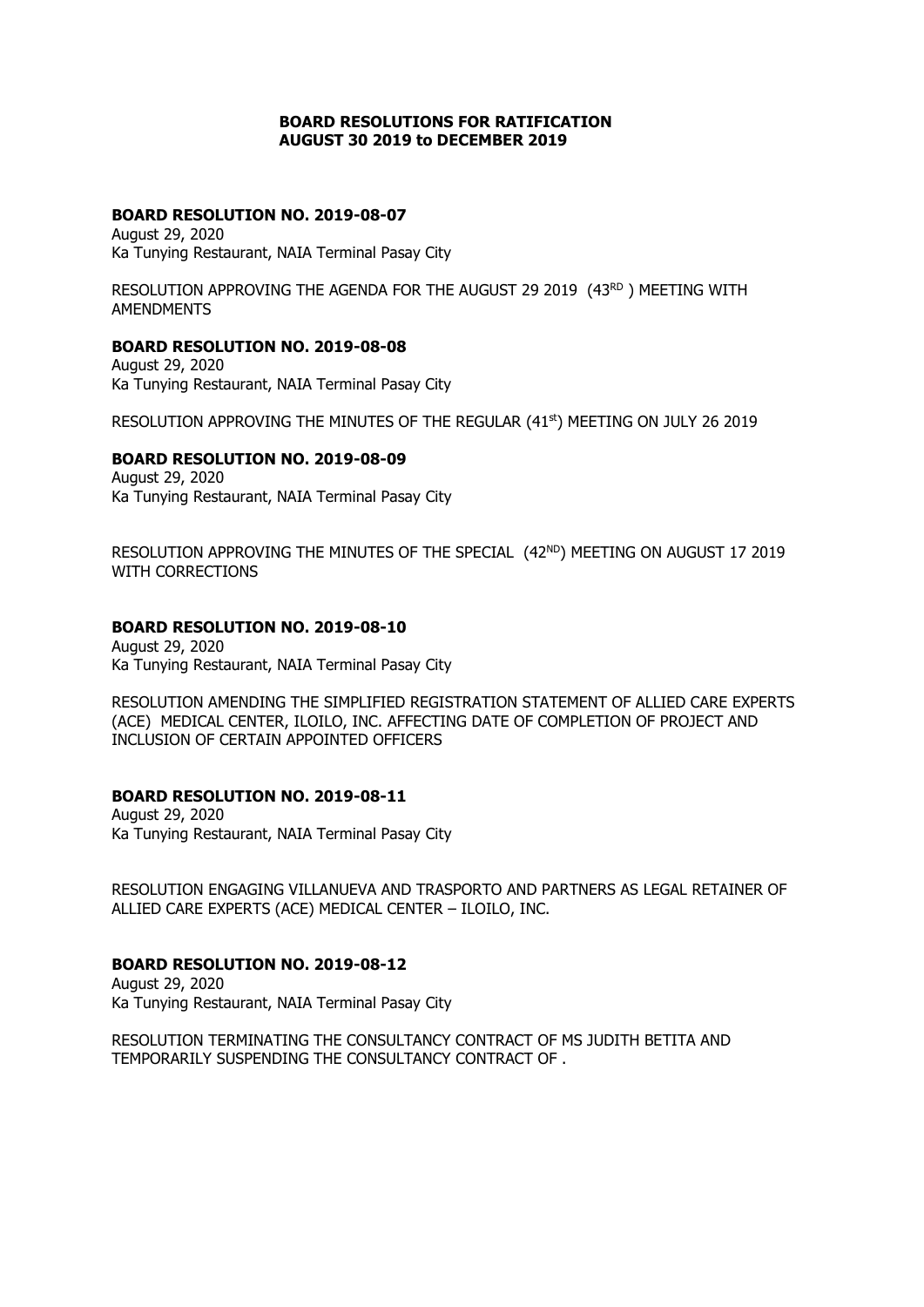# **BOARD RESOLUTION NO. 2019-09-01**

September 21, 2019 Ka Tunying Restaurant, NAIA Terminal Pasay City

RESOLUTION APPROVING THE AGENDA FOR THE SEPT 21 2019 (44TH ) MEETING WITH AMENDMENTS

# **BOARD RESOLUTION NO. 2019-09-02**

September 21, 2019 Ka Tunying Restaurant, NAIA Terminal Pasay City

RESOLUTION APPROVING THE MINUTES OF THE REGULAR (43) MEETING ON AUGUST 30 2019.

## **BOARD RESOLUTION NO. 2019-09-03**

September 21, 2019 Ka Tunying Restaurant, NAIA Terminal Pasay City

RESOLUTION FOR ALLIED CARE EXPERTS (ACE) MEDICAL CENTER, ILOILO, INC. TO OPEN A DISBURSING ACCOUNT WITH METROBANK AND AUTHORIZING FERJENEL G. BIRON AND AGNES VILLAFLOR AS SIGNATORIES

#### **BOARD RESOLUTION NO. 2019-09-04**

September 21, 2019 Ka Tunying Restaurant, NAIA Terminal Pasay City

RESOLUTION CREATING A PRE-OPERATION MANAGEMENT TEAM TO OVERSEE THE ADMINISTRATIVE REQUIREMENTS FOR THE OPENING OF THE HOSPITAL TO BE HEADED BY DR. MARIETTA SAMOY

## **BOARD RESOLUTION NO. 2019-10-01**

October 15 2020 Ka Tunying Restaurant, NAIA Terminal Pasay City

RESOLUTION APPROVING THE AGENDA FOR THE OCTOBER 15 2019 (45TH ) MEETING

## **BOARD RESOLUTION NO. 2019-10-02**

October 15 2020 Ka Tunying Restaurant, NAIA Terminal Pasay City

RESOLUTION APPROVING THE MINUTES FOR THE SEPT 21 2019 (44TH ) MEETING

## **BOARD RESOLUTION NO. 2019-10-03**

October 15 2020 Ka Tunying Restaurant, NAIA Terminal Pasay City

RESOLUTION AUTHORIZING THE TREASURER TO PAY THE ADVANCES FROM STOCKHOLDERS PROVIDED THAT FUNDS ARE AVAILABLE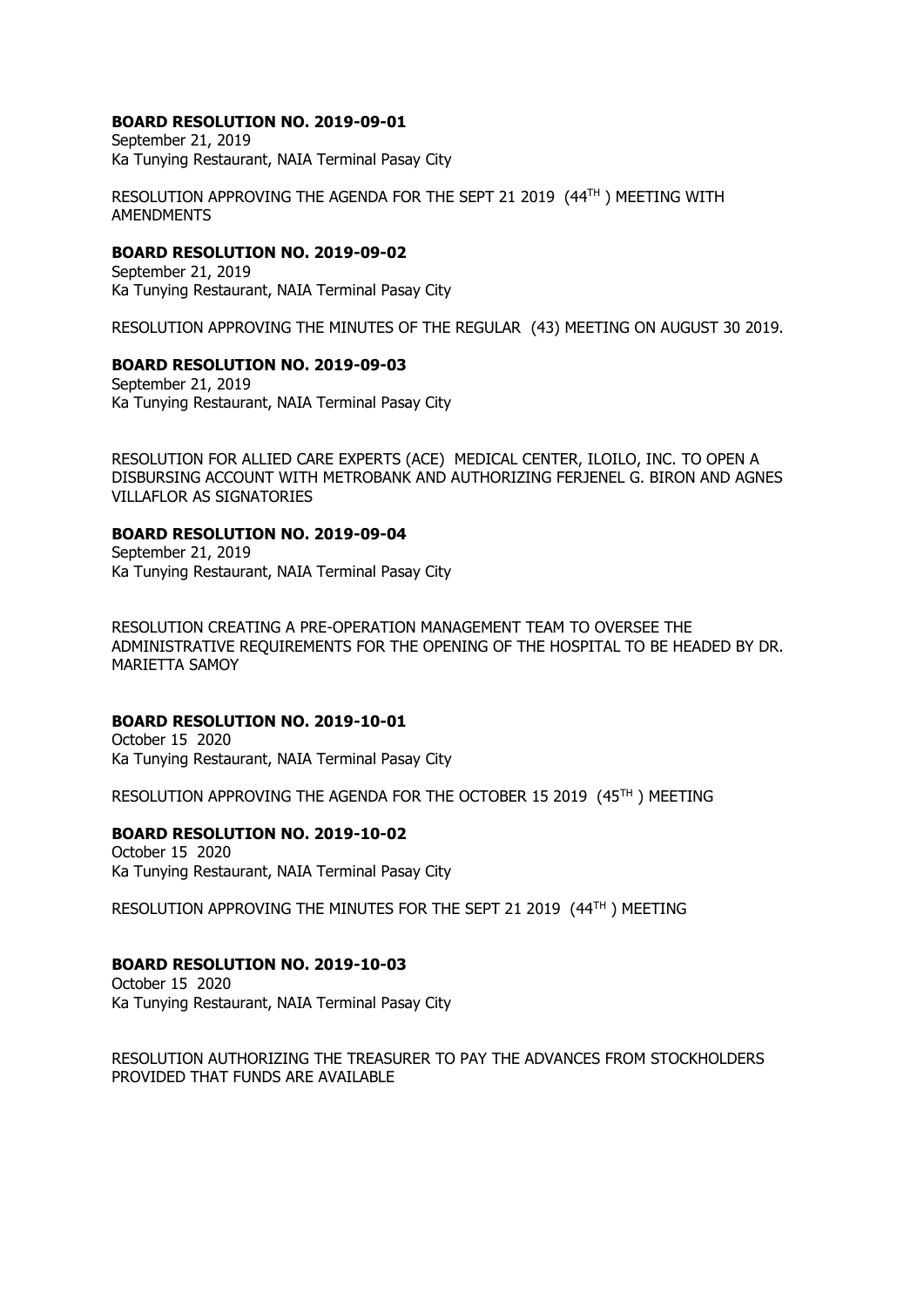### **BOARD RESOLUTION NO. 2019-11-01**

November 26 2019 Biron Residence, Cor. Peso-Dollar St., Bankers Village IV, Brgy. Tabuc- Suba, Jaro, Iloilo City

RESOLUTION APPROVING THE AGENDA FOR THE NOVEMBER 2019 (46TH ) MEETING WITH AMENDMENTS

### **BOARD RESOLUTION NO. 2019-11-02**

November 26 2019 Biron Residence, Cor. Peso-Dollar St., Bankers Village IV, Brgy. Tabuc- Suba, Jaro, Iloilo City

RESOLUTION APPROVING THE MINUTES FOR THE OCTOBER 15 2019 (45TH ) MEETING WITH **CORRECTIONS** 

#### **BOARD RESOLUTION NO. 2019-11-03**

November 26 2019 Biron Residence, Cor. Peso-Dollar St., Bankers Village IV, Brgy. Tabuc- Suba, Jaro, Iloilo City

RESOLUTION APPROVING THE 17-Q REPORT FOR THE THIRD QUARTER OF 2019 WITHOUT PREJUDICE TO FURTHER REVIEW OF THE AUDIT COMMITTEE

#### **BOARD RESOLUTION NO. 2019-11-04**

November 26 2019 Biron Residence, Cor. Peso-Dollar St., Bankers Village IV, Brgy. Tabuc- Suba, Jaro, Iloilo City

RESOLUTION APPOINTING TONI DINAH CHEER FERNANDEZ AS OFFICE MANAGER OF ALLIED CARE EXPERTS (ACE) MEDICAL CENTER- ILOILO, INC. WITHOUT PREJUDICE TO THE POSITION OF MR. LEMUEL FERNANDEZ AS INDEPENDENT DIRECTOR

## **BOARD RESOLUTION NO. 2019-11-05**

November 26 2019 Biron Residence, Cor. Peso-Dollar St., Bankers Village IV, Brgy. Tabuc- Suba, Jaro, Iloilo City

RESOLUTION AUTHORIZING THE CORPORATE TREASURER TO PAY THE LOAN ( BRIDGE FINANCING) EXTENDED BY ALLIED CARE EXPERTS MEDICAL CENTER – BACOLOD, INC. IN THE AMOUNT OF FIFTY MILLION PESOS ( PHP 50,000,000.00) AT THE AGREED INTEREST RATE AS SOON AS FUNDS BECOME AVAILABLE

## **BOARD RESOLUTION NO. 2019-12-01**

December 2, 2019 Ka Tunying Restaurant, NAIA Terminal Pasay City

RESOLUTION APPROVING THE AGENDA FOR THE DECEMBER 2 2019 (47TH) MEETING WITH AMENDMENTS

## **BOARD RESOLUTION NO. 2019-12-02**

December 2, 2019 Ka Tunying Restaurant, NAIA Terminal Pasay City

RESOLUTION APPROVING THE AGENDA FOR THE NOVEMBER 2019 (46TH ) MEETING WITH **CORRECTIONS**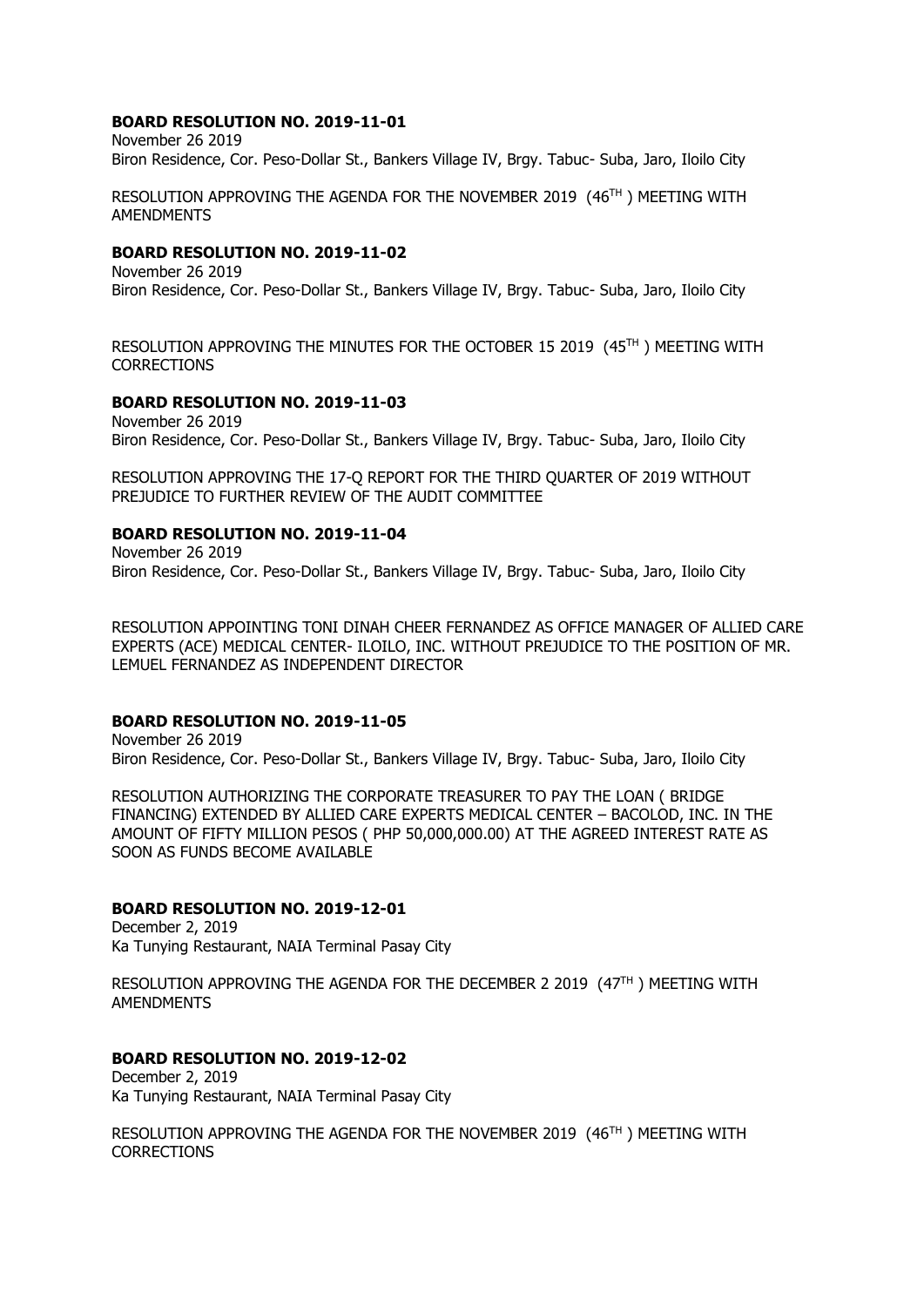# **BOARD RESOLUTION NO. 2019-12-03**

December 2, 2019 Ka Tunying Restaurant, NAIA Terminal Pasay City

RESOLUTION AUTHORIZING THE PRESIDENT TO TERMINATE THE CONTRACT WITH WARLEN INDUSTRIAL SALES CORP. DUE TO FAILURE TO CORRECT MATERIAL DEFECTS

The undersigned Secretary of the Corporation, certifies that the above is a true and correct summary of the resolutions that were duly adopted at a meeting of the dated meeting from August 28 2019 to December 31 2019 of the Board of Directors.

# **(SGD.) MAYLENE B. VILLANUEVA**

Corporate Secretary

Date: October 8, 2020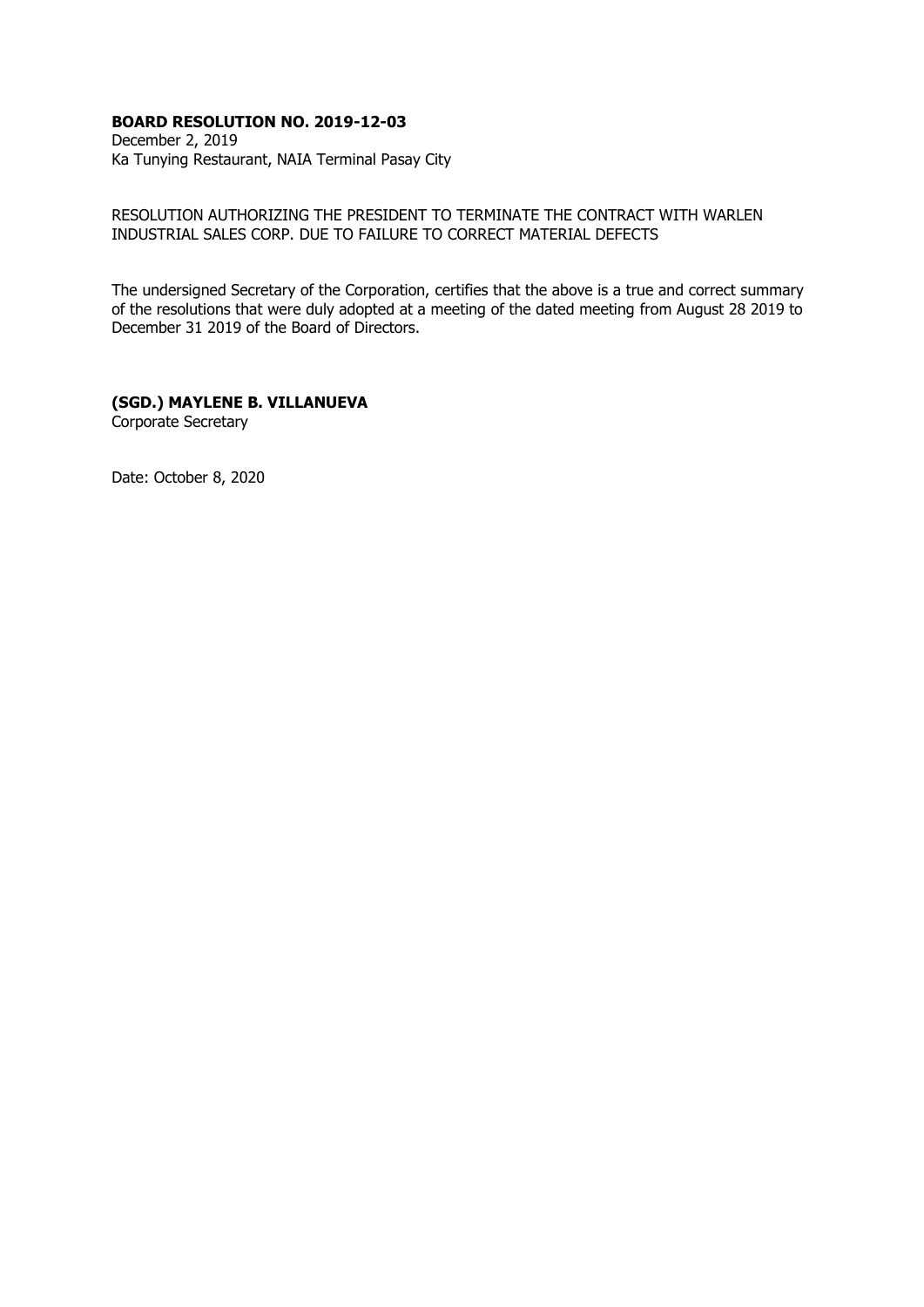

#### **BOARD RESOLUTIONS FOR RATIFICATION JANUARY 2020 to SEPTEMBER 2020**

### **BOARD RESOLUTION N0. 2020-01-01**

January 6, 2020 Trump Tower, Makati City

RESOLUTION APPROVING THE AGENDA FOR THE JANUARY 6 2020 (48TH) MEETING WITH AMENDMENTS

#### **BOARD RESOLUTION N0. 2020-01-02**

January 6, 2020 Trump Tower, Makati City

RESOLUTION APPROVING THE MINUTES OF THE DECEMBER 2 2020 (47TH) MEETING WITH **CORRECTIONS** 

#### **BOARD RESOLUTION N0. 2020-01-03**

January 6, 2020 Trump Tower, Makati City

RESOLUTION ACCEPTING THE IRREVOCABLE RESIGNATION OF DR. AMADO MANUEL ENRIQUEZ, JR. AS DIRECTOR AND CHAIRMAN AND ELECTING DR. FERJENEL G. BIRON AS CHAIRMAN TO SERVE CONCURRENTLY AS PRESIDENT UNTIL THE NEXT ANNUAL STOCKHOLDERS MEETING

## **BOARD RESOLUTION N0. 2020-01-04**

January 6, 2020 Trump Tower, Makati City

RESOLUTION SETTING THE SCHEDULE OF THE 2020 ANNUAL STOCKHOLDERS MEETING AND ELECTION OF BOARD OF DIRECTORS ON 17 APRIL 2020 AT THE ILOILO CONVENTION CENTER

## **BOARD RESOLUTION N0. 2020-01-05**

January 6, 2020 Trump Tower, Makati City

RESOLUTION COMMENCING THE CALL FOR NOMINATIONS FOR THE 2020 BOARD OF DIRECTORS TO BE PUBLISHED IN A NEWSPAPER OF GENERAL CIRCULATION

## **BOARD RESOLUTION N0. 2020-01-06**

January 6, 2020 Trump Tower, Makati City

RESOLUTION INCREASING THE TRAVEL ALLOWANCE OF THE 2020 BOARD OF DIRECTORS TO FIFTEEN THOUSAND PESOS (PHP 15,000.00)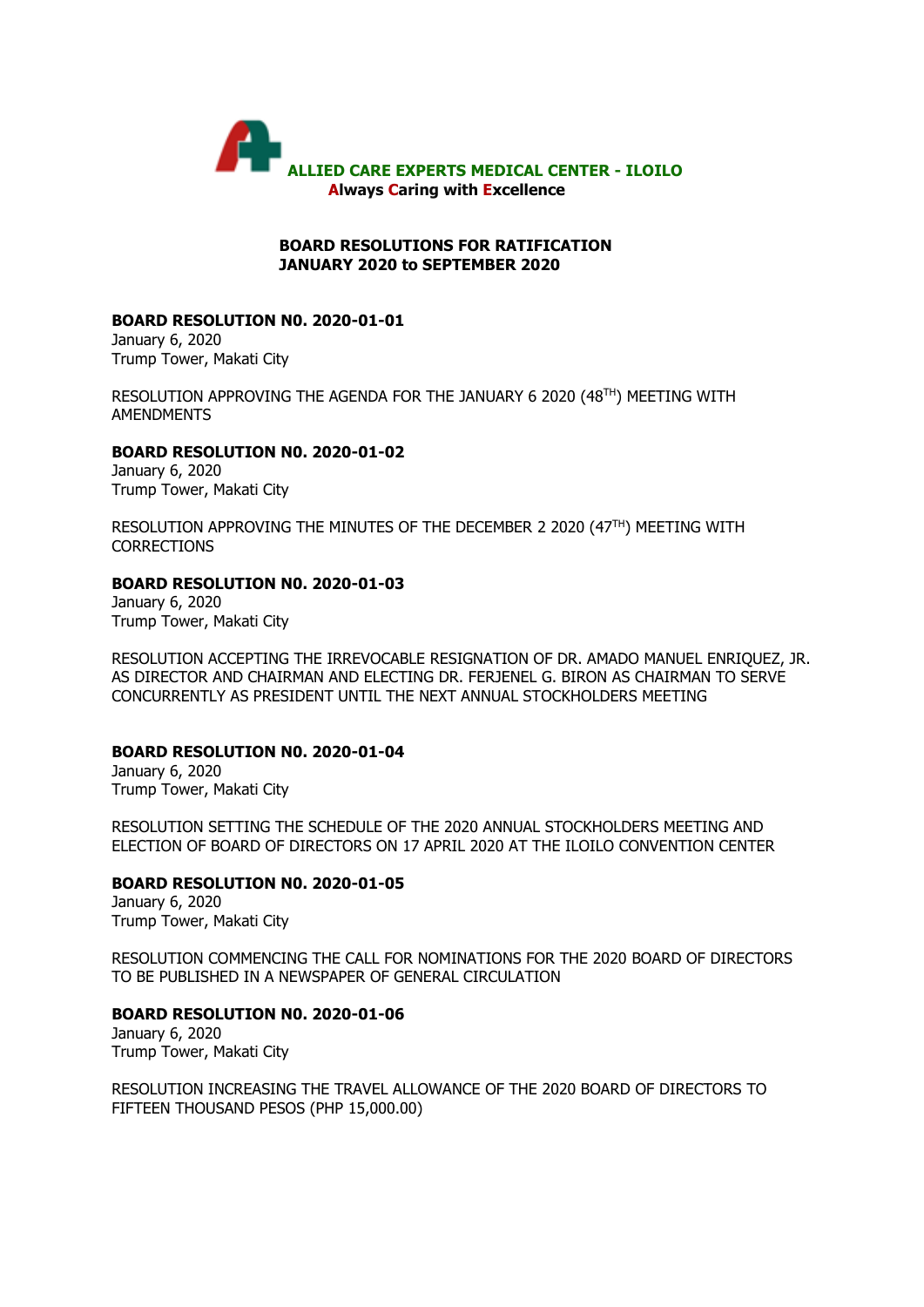## **BOARD RESOLUTION N0. 2020-01-07**

January 6, 2020 Trump Tower, Makati City

RESOLUTION AUTHORIZING DR. AMADO LAVALLE TO ENGAGE THE SERVICES OF NEEMA MUYCO MCTOMNEY AS DIETICIAN CONSULTANT

## **BOARD RESOLUTION N0. 2020-01-08**

January 6, 2020 Trump Tower, Makati City

RESOLUTION AUTHORIZING DR. FREDILYN SAMORO TO REPRESENT ALLIED CARE EXPERTS (ACE) MEDICAL CENTER-ILOILO INC. IN REQUESTING FOR THE DELETION OR MODIFICATION OF MOA CLAUSE NO. 8 AND 9 IN THE MEMORANDUM AGREEMENT FOR PORTABILITY BENEFITS WITH ALLIED CARE EXPERTS HOSPITAL BEFORE THE ACE COUNCIL OF PRESIDENTS

# **BOARD RESOLUTION N0. 2020-02-01**

February 15, 2020 Ka Tunying Restaurant, NAIA TERMINAL, PASAY CITY

RESOLUTION APPROVING THE AGENDA FOR THE FEBRUARY 15 2020 (49TH) MEETING WITH AMENDMENTS

## **BOARD RESOLUTION N0. 2020-02-02**

February 15, 2020 Ka Tunying Restaurant, NAIA TERMINAL, PASAY CITY

RESOLUTION APPROVING THE MINUTES OF THE JANUARY 6 2020 (48TH) MEETING WITH TYPOGRAPHICAL CORRECTIONS

## **BOARD RESOLUTION N0. 2020-02-03**

February 15, 2020 Ka Tunying Restaurant, NAIA TERMINAL, PASAY CITY

RESOLUTION POSTPONING THE ANNUAL STOCKHOLDERS MEETING FROM 17 APRIL 2020 TO 22 JUNE 2020

# **BOARD RESOLUTION N0. 2020-02-04**

February 15, 2020 Ka Tunying Restaurant, NAIA TERMINAL, PASAY CITY

RESOLUTION HOLDING IN ABEYANCE THE AMENDMENT APPROVED IN THE 2019 ANNUAL STOCKHOLDERS MEETING OF THE AMENDMENT OF ARTICLE II SECTION 7 OF THE ACEMCI'S BY-LAWS UNTIL THE SAME IS RESUBMITTED AND APPROVED BY MAJORITY OF THE OUTSTANDING CAPITAL STOCK AND SUBSEQUENTLY PRESENTED AND FAVORABLY RECOMMENDED BY THE MARKETS AND SECURITIES REGULATION DEPARTMENT OF THE SECURITIES AND EXCHANGE **COMMISSION** 

# **BOARD RESOLUTION N0. 2020-02-05**

February 15, 2020 Ka Tunying Restaurant, NAIA TERMINAL, PASAY CITY

RESOLUTION AMENDING THE CORPORATE NAME OF ALLIED CARE EXPERTS (ACE) MEDICAL CENTER-ILOILO, INC. TO ASIA-PACIFIC MEDICAL CENTER-ILOILO, INC.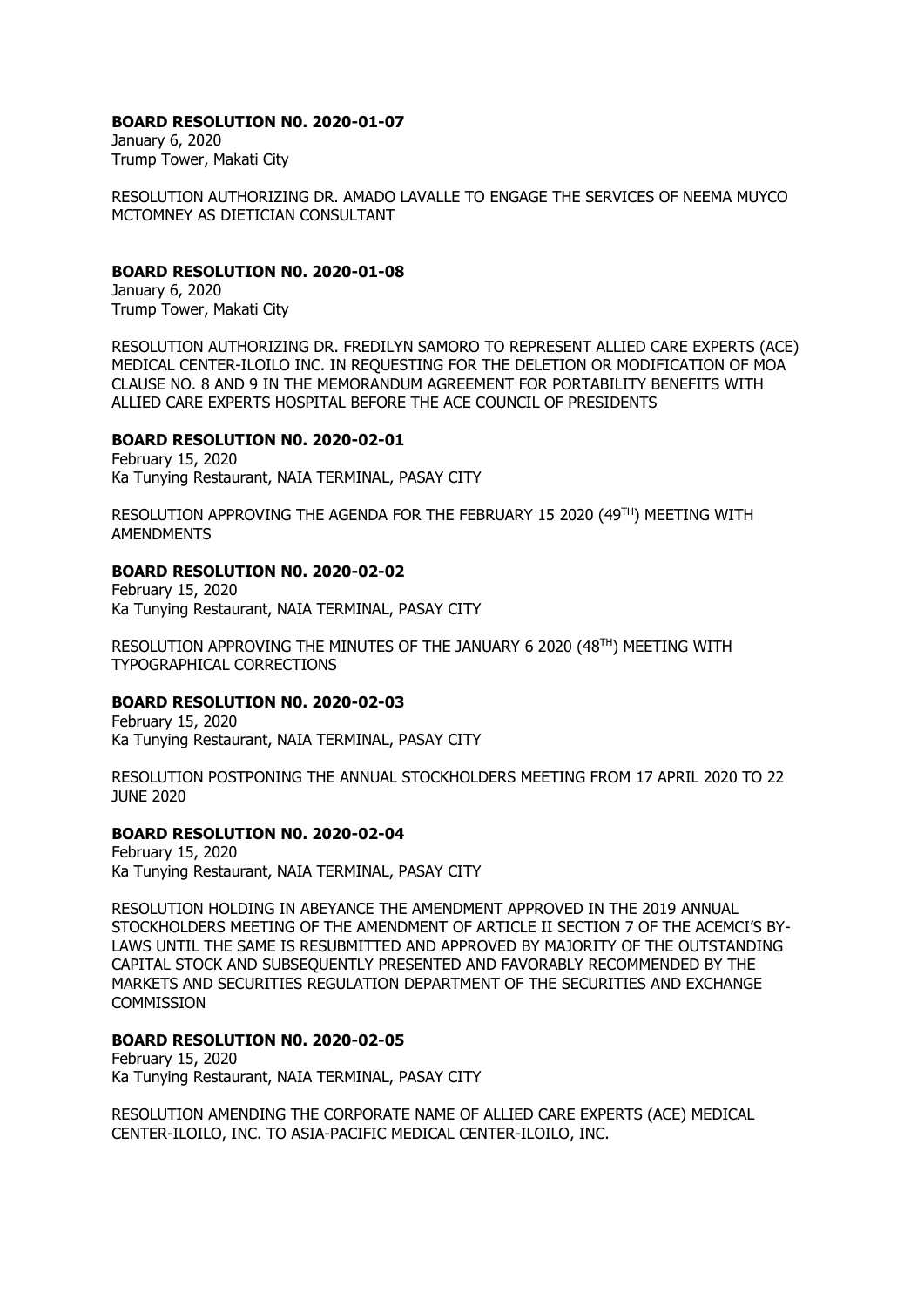### **BOARD RESOLUTION N0. 2020-02-06**

February 15, 2020 Ka Tunying Restaurant, NAIA TERMINAL, PASAY CITY

RESOLUTION AMENDING THE PRINCIPAL PLACE OF BUSINESS OF ALLIED CARE EXPERTS (ACE) MEDICAL CENTER- ILOILO, INC. FROM ILOILO MEDICAL SOCIETY BUILDING, BRGY. BANTUD, LUNA ST., LAPAZ, ILOILO CITY TO BRGY. SAMBAG, UNGKA I, JARO, ILOILO CITY 5001 SUBJECT TO THE RELOCATION OF ALL THE STAFF TO THE NEW SITE

#### **BOARD RESOLUTION N0. 2020-02-07-A**

February 15, 2020 Ka Tunying Restaurant, NAIA TERMINAL, PASAY CITY

RESOLUTION AMENDING THE PERIOD OF NOTICE AS STATED IN ARTICLE 2 SECTION 4 OF THE COMPANY'S BY LAWS FROM AT LEAST ONE (1) WEEK TO AT LEAST TWENTY ONE (21) DAYS PRIOR TO THE DATE OF THE MEETING;

#### **BOARD RESOLUTION N0. 2020-02-07-B**

February 15, 2020 Ka Tunying Restaurant, NAIA TERMINAL, PASAY CITY

RESOLUTION AMENDING ARTICLE 2 SECTION 7 OF THE BY-LAWS OF ALLIED CARE EXPERTS (ACE) MEDICAL CENTER- ILOILO, INC. FROM 5:00 OF THE PREVIOUS DAY TO NOT LATER THAN SEVEN CALENDAR DAYS BEFORE THE SCHEDULED MEETING

#### **BOARD RESOLUTION N0. 2020-02-08**

February 15, 2020 Ka Tunying Restaurant, NAIA TERMINAL, PASAY CITY

RESOLUTION FIXING THE RECORD DATE FOR STOCKHOLDERS ENTITLED TO NOTICE TO THIRTY (30) DAYS PRIOR TO THE DATE OF THE ANNUAL STOCKHOLDERS MEETING.

#### **BOARD RESOLUTION N0. 2020-02-09**

February 15, 2020 Ka Tunying Restaurant, NAIA TERMINAL, PASAY CITY

RESOLUTION AUTHORIZING DR. AMADO LAVALLE TO SIGN THE MEMORANDUM OF AGREEMENT WITH SMART COMMUNICATIONS, INC. TO INSTALL AN INDOOR DISTRIBUTED ANTENNA SYSTEM (DAS) AND THE NECESSARY FACILITIES RELATED THERETO SUBJECT TO CERTAIN TERMS AND **CONDITIONS** 

### **BOARD RESOLUTION N0. 2020-02-10**

February 15, 2020 Ka Tunying Restaurant, NAIA TERMINAL, PASAY CITY

RESOLUTION ACCEPTING THE RESIGNATION OF LEMUEL FERNANDEZ AS INDEPENDENT DIRECTOR AND ELECTING MR. LEMUEL FERNANDEZ AS REGULAR DIRECTOR VICE DR. AMADO MANUEL C. ENRIQUEZ AND DR. FELIBERT DIANCO AS INDEPENDENT DIRECTOR

## **BOARD RESOLUTION N0. 2020-05-01**

May 9, 2020 Meeting via Remote Communication

RESOLUTION APPROVING THE AGENDA FOR THE MAY 9 2020 (50TH) MEETING WITH AMENDMENTS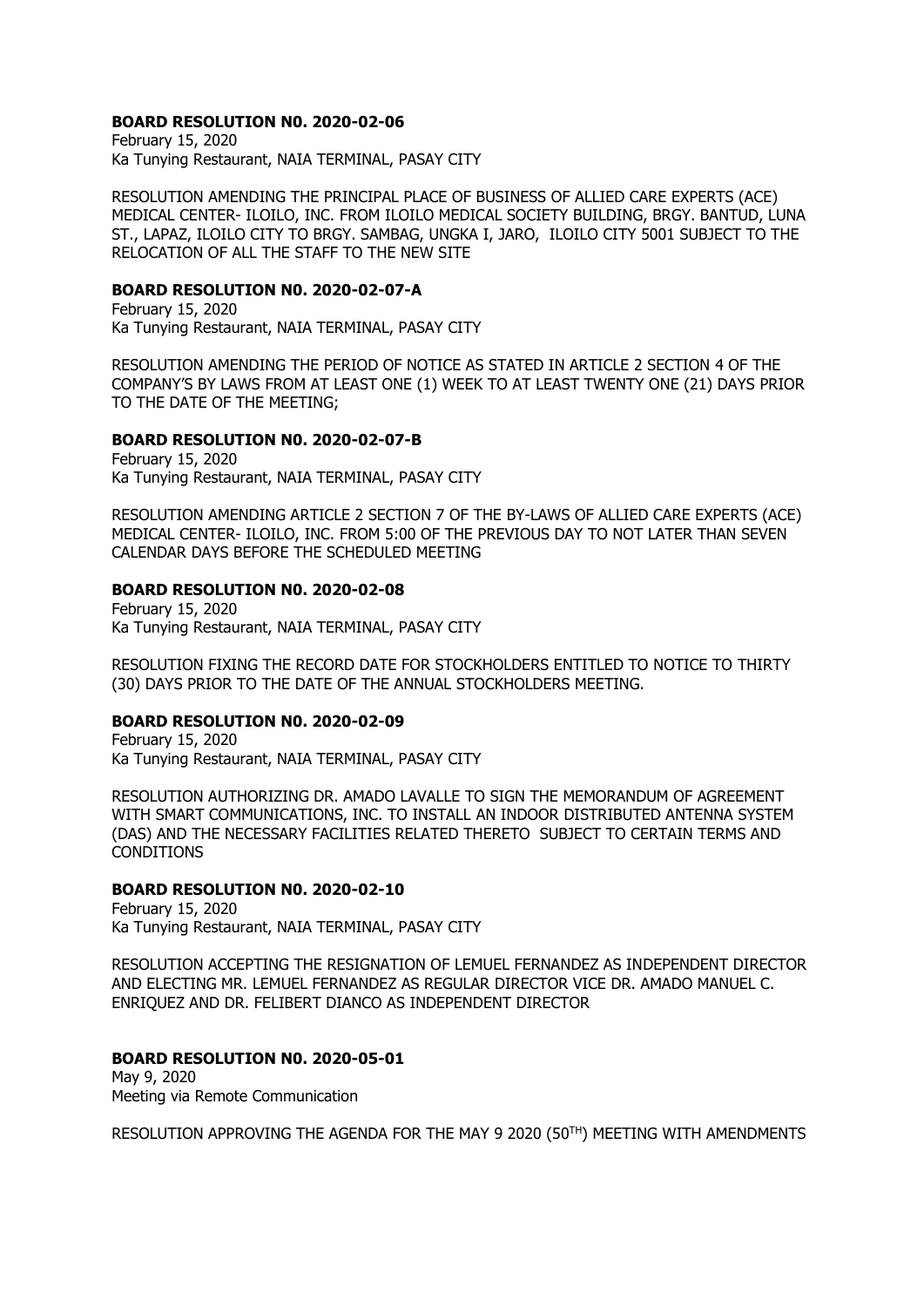### **BOARD RESOLUTION N0. 2020-05-02**

May 9, 2020 Meeting via Remote Communication

RESOLUTION APPROVING THE MINUTES OF THE FEBRUARY 15 2020 (49TH) MEETING WITH TYPOGRAPHICAL CORRECTIONS

### **BOARD RESOLUTION N0. 2020-05-03**

May 9, 2020 Meeting via Remote Communication

RESOLUTION AUTHORIZING AGNES M. VILLAFLOR TO ENGAGE THE XERO ACCOUNTING SYSTEM AS TEMPORARY ACCOUNTING SYSTEM

# **BOARD RESOLUTION N0. 2020-05-04**

May 9, 2020 Meeting via Remote Communication

RESOLUTION APPROVING THE PROPOSED INTERNAL PROCEDURE FOR MEETINGS THRU REMOTE COMMUNICATION

## **BOARD RESOLUTION N0. 2020-05-05**

May 9, 2020 Meeting via Remote Communication

RESOLUTION AMENDING THE BY-LAWS OF ALLIED CARE EXPERTS (ACE) MEDICAL CENTER-ILOILO, INC. PARTICULARLY ARTICLE II SECTION 4, ARTICLE II SECTION 5, ARTICLE III SECTION 6, ARTICLE IV SECTION 1 AND ARTICLE VI SECTION 1.

## **BOARD RESOLUTION N0. 2020-05-06**

May 9, 2020 Meeting via Remote Communication

RESOLUTION SETTING THE DEADLINE FOR NOMINATIONS FOR THE BOARD OF DIRECTORS BE EXTENDED TO 31 MAY 2020

## **BOARD RESOLUTION N0. 2020-05-07**

May 9, 2020 Meeting via Remote Communication

RESOLUTION POSTPONING THE ANNUAL STOCKHOLDERS MEETING FROM 22 JUNE 2020 TO A LATTER DATE WHEN ALLIED CARE EXPERTS (ACE) MEDICAL CENTER-ILOILO HAD ESTABLISHED ITS ONLINE VOTING PORTAL

## **BOARD RESOLUTION N0. 2020-05-08-A**

May 9, 2020 Meeting via Remote Communication

RESOLUTION AUTHORIZING FERJENEL G. BIRON TO REQUEST LAND BANK OF THE PHILIPPINES FOR THE REDUCTION OF THE INTEREST RATE OF ITS LOANS BY AT LEAST .5% -1.0%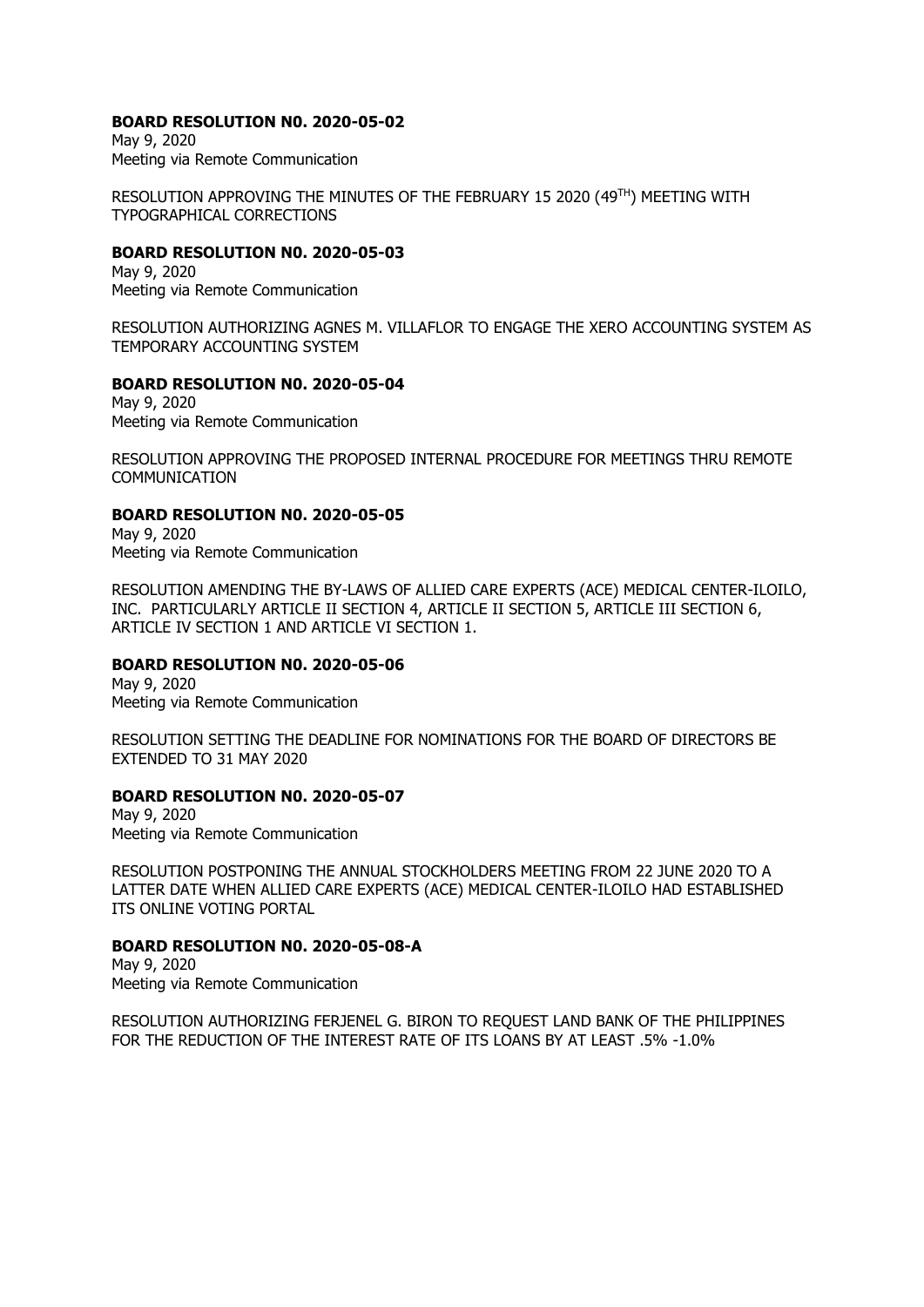## **BOARD RESOLUTION N0. 2020-05-08-B**

May 9, 2020 Meeting via Remote Communication

RESOLUTION AUTHORIZING FERJENEL G. BIRON TO REQUEST LAND BANK OF THE PHILIPPINES FOR THE DEFERMENT OF THE PRINCIPAL AND INTEREST PAYMENT FOR TERM LOAN 1 AND TERM LOAN 3 FOR THE CONSTRUCTION OF THE HOSPITAL FROM 11 JUNE 2020 TO 11 JUNE 2021 AND TERM LOAN 4 FOR THE PURCHASE OF MEDICAL EQUIPMENT FROM 8 JULY 2020 TO 8 JULY 2021

### **BOARD RESOLUTION N0. 2020-05-08-C**

May 9, 2020 Meeting via Remote Communication

RESOLUTION AUTHORIZING FERJENEL G. BIRON TO REQUEST LAND BANK OF THE PHILIPPINES TO EXTEND THE MATURITY DATE OF ACEMCI LOANS, TERM LOAN 1 AND TERM LOAN 3 FOR THE CONSTRUCTION OF HOSPITAL AND TERM LOAN 4 FOR THE PURCHASE OF MEDICAL EQUIPMENT FROM JUNE 2026 TO JUNE 2029

#### **BOARD RESOLUTION N0. 2020-05-08-D**

May 9, 2020 Meeting via Remote Communication

RESOLUTION AUTHORIZING FERJENEL G. BIRON TO. REQUEST LAND BANK OF THE PHILIPPINES TO RELEASE THE BALANCE OF TERM LOAN 1 AND TERM LOAN 3 FOR THE CONSTRUCTION OF THE HOSPITAL IN THE AMOUNT OF ONE HUNDRED TWO MILLION FOUR HUNDRED SIXTY FOUR THOUSAND AND NINETY PESOS( PHP 102, 464,090.00) TO COMPLETE THE ONE HUNDRED PERCENT DRAW DOWN OF THE CONSTRUCTION LOAN IN THE AMOUNT OF SIX HUNDRED SIXTY MILLION (PHP 660,000.00)

## **BOARD RESOLUTION N0. 2020-05-08-E**

May 9, 2020 Meeting via Remote Communication

RESOLUTION AUTHORIZING FERJENEL G. BIRON TO. REQUEST LAND BANK OF THE PHILIPPINES TO REQUEST LBP FOR A TERM LOAN WITH A COLLATERAL UNDER A CHATTEL MORTGAGE AGREEMENT TO FINANCE THE ACQUISITION OF THE GENSET, SYNCHRONIZED PANEL AND SWITCH GEARS OF ALLIED CARE EXPERTS (ACE) MEDICAL CENTER -ILOILO INC. IN THE AMOUNT OF EIGHTY MILLION PESOS (PHP 80,000,000.00) REPRESENTING EIGHTY PERCENT (80%) OF THE PURCHASE AMOUNT

## **BOARD RESOLUTION N0. 2020-05-09**

May 9, 2020 Meeting via Remote Communication

RESOLUTION APPROVING THE DISCOUNT OF TWENTY THOUSAND PESOS FOR SUBSCRIBERS WHO CAN PAY FULL THE AMOUNT OF THREE HUNDRED EIGHTY THOUSAND (PHP 380,000) FOR SHARES IN THE THIRD SERIES UPON SUBSCRIPTION

#### **BOARD RESOLUTION N0. 2020-06-01**

June 27, 2020 Meeting via Remote Communication

RESOLUTION APPROVING THE AGENDA FOR THE JUNE 27 2020 (51ST) MEETING WITH AMENDMENTS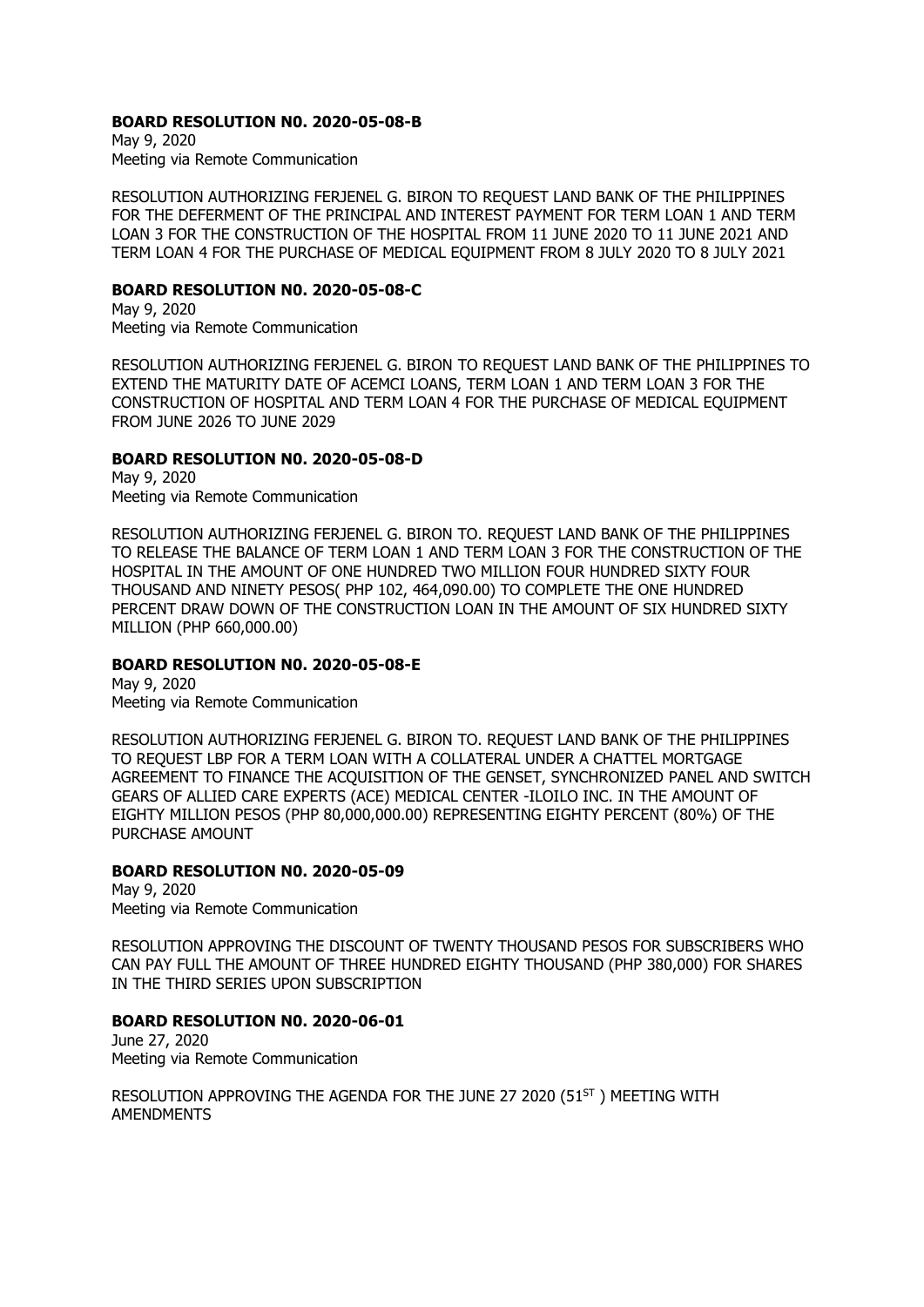### **BOARD RESOLUTION N0. 2020-06-02**

June 27, 2020 Meeting via Remote Communication

RESOLUTION APPROVING THE MINUTES OF THE MAY 9 2020 (50TH) MEETING WITH CORRECTIONS

#### **BOARD RESOLUTION N0. 2020-06-03**

June 27, 2020 Meeting via Remote Communication

RESOLUTION APPROVING THE FINAL LIST OF NOMINEES FOR THE ELECTION OF 2020 BOARD OF **DIRECTORS** 

#### **BOARD RESOLUTION N0. 2020-06-04**

June 27, 2020 Meeting via Remote Communication

RESOLUTION AUTHORIZING THE ASSISTANT CORPORATE SECRETARY TO RELEASE STOCK CERTIFICATES TO THE FULLY PAID INVESTORS IN BEHALF OF THE CORPORATE SECRETARY DURING COVID-19 PANDEMIC

#### **BOARD RESOLUTION N0. 2020-06-05**

June 27, 2020 Meeting via Remote Communication

RESOLUTION APPROVING THE PROCEDURE FOR REPLACEMENT OF LOST OR DESTROYED STOCK **CERTIFICATES** 

#### **BOARD RESOLUTION N0. 2020-06-06**

June 27, 2020 Meeting via Remote Communication

RESOLUTION CREATING A SPECIAL REVIEW COMMITTEE FOR THE REVISED MANUAL ON CORPORATE GOVERNANCE COMPOSED OF ILOILO BASED DIRECTORS AND HOLDERS OF FOUNDER SHARES.

## **BOARD RESOLUTION NO. 2020-07-01**

July 3, 2020 Meeting via Remote Communication

RESOLUTION APPOINTING ENGR. RANDY DE TOMAS AS CONSTRUCTION MANAGEMENT HEAD VICE ENGR. GILBERT MACARIMBANG AND AUTHORIZING ENGR. DE TOMAS TO SIGN THE ACCOMPLISHMENT REPORTS STARTING 30 JUNE 2020 TO BE SUBMITTED TO LAND BANK OF THE PHILIPPINES

## **BOARD RESSOLUTION NO. 2020-07-02**

July 31, 2020 Meeting via Remote Communication

RESOLUTION APPROVING THE AGENDA FOR TH JULY 31 2020 (52ND) MEETING TO INCLUDE A DISCUSSION ON THE CALL FOR PAYMENT FOR THE UNPAID SUBSCRIPTION IN THE INCREASE OF CAPITALIZATION AND DEFERMENT OF SOME PAYMENT FOR CERTAIN PHYSICIANS